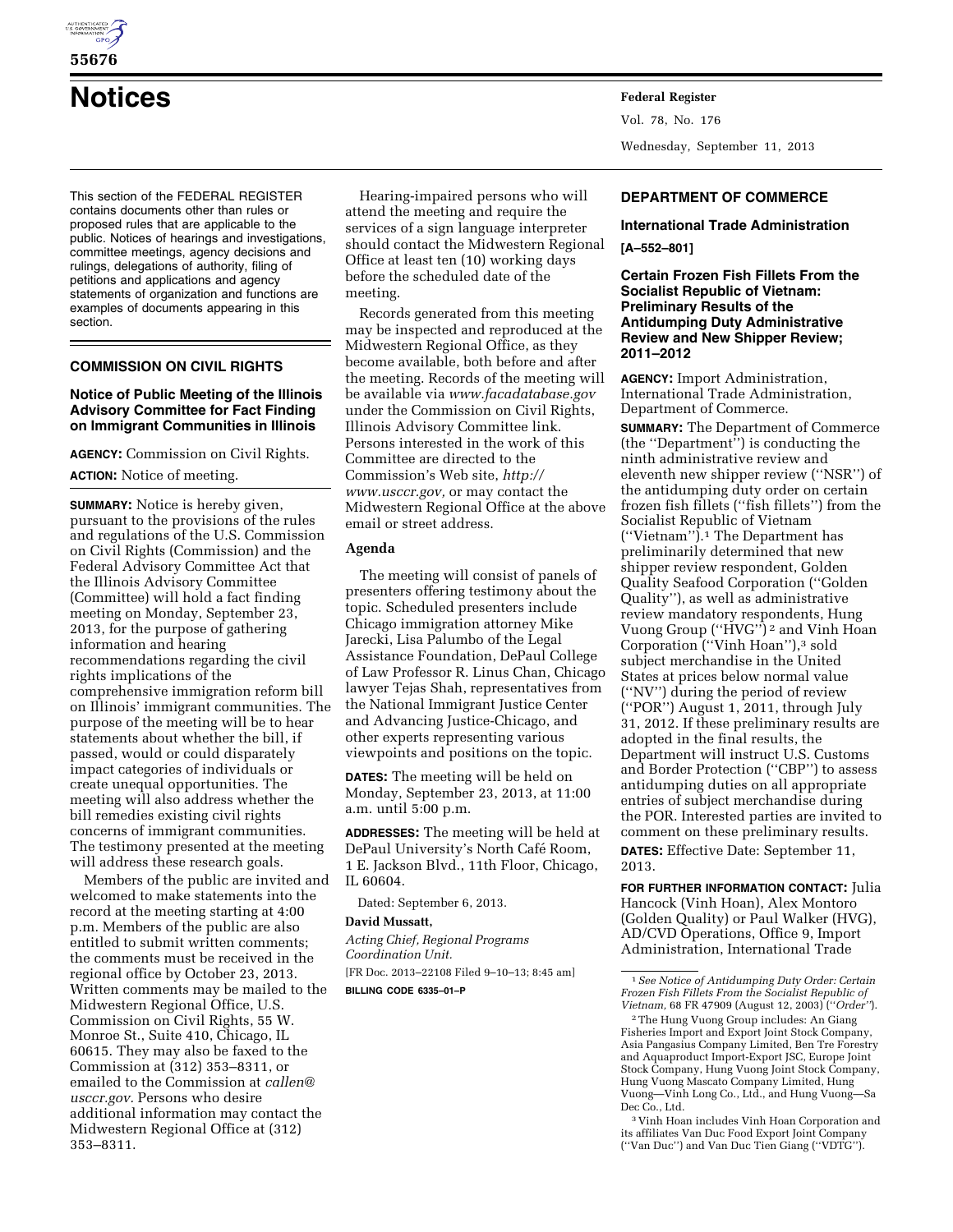Administration, U.S. Department of Commerce, 14th Street and Constitution Avenue NW., Washington, DC 20230; telephone 202–482–1394, 202–482– 0238 or 202–482–0413, respectively.

# **SUPPLEMENTARY INFORMATION:**

# **Scope of the Order**

The product covered by the order is frozen fish fillets, including regular, shank, and strip fillets and portions thereof, whether or not breaded or marinated, of the species *Pangasius Bocourti, Pangasius Hypophthalmus*  (also known as *Pangasius Pangasius*), and *Pangasius Micronemus.* The products are classifiable under tariff article codes 1604.19.4000, 1604.19.5000, 0305.59.4000, 0304.29.6033 (Frozen Fish Fillets of the species *Pangasius* including basa and tra) of the Harmonized Tariff Schedule of the United States (''HTSUS'').4 Although the HTSUS subheading is provided for convenience and Customs purposes, our written description of the scope of the order is dispositive.<sup>5</sup>

#### **Methodology**

The Department has conducted these reviews in accordance with sections 751(a)(1)(B) and 751(a)(2)(A)–(B) of the Tariff Act of 1930, as amended (the ''Act''). Constructed export prices and export prices have been calculated in accordance with section 772 of the Act. Because Vietnam is a non-market economy (''NME'') within the meaning of section 771(18) of the Act, NV has been calculated in accordance with section 773(c) of the Act. Specifically, the administrative review mandatory respondents' and NSR respondent's factors of production have been valued using surrogate values from Indonesia, which is economically comparable to Vietnam and is a significant producer of comparable merchandise.

For a full description of the methodology underlying our conclusions, *see* the Preliminary Decision Memorandum. The Preliminary Decision Memorandum is a public document and is on file electronically *via* Import

Administration's Antidumping and Countervailing Duty Centralized Electronic Service System (''IA ACCESS''). IA ACCESS is available to registered users at *[http://](http://iaaccess.trade.gov) [iaaccess.trade.gov,](http://iaaccess.trade.gov)* and is available to all parties in the Central Records Unit, room 7046 of the main Department of Commerce building. In addition, a complete version of the Preliminary Decision Memorandum can be accessed directly on the Internet at *[http://](http://www.trade.gov/ia/) [www.trade.gov/ia/.](http://www.trade.gov/ia/)* The signed Preliminary Decision Memorandum and the electronic versions of the Preliminary Decision Memorandum are identical in content.

# **Preliminary Results of Review**

Regarding the administrative review, the Department preliminarily determines that the following weightedaverage dumping margins exist for the period August 1, 2011, through July 31, 2012:

| Exporter | Weighted-average<br>margin<br>(dollars/kilogram) <sup>6</sup> |
|----------|---------------------------------------------------------------|
|          | 0.42                                                          |
|          | 2.15                                                          |
|          | 0.99                                                          |
|          | 0.99                                                          |
|          | 0.99                                                          |
|          | 0.99                                                          |
|          | 0.99                                                          |
|          | 0.99                                                          |
|          | 0.99                                                          |
|          | 0.99                                                          |
|          | 0.99                                                          |
|          | 0.99                                                          |
|          | 0.99                                                          |
|          | 0.99                                                          |
|          | 0.99                                                          |
|          | 0.99                                                          |
|          | 0.99                                                          |
|          | 0.99                                                          |
|          | 0.99                                                          |

<sup>4</sup>Until July 1, 2004, these products were classifiable under tariff article codes 0304.20.6030 (''Frozen Catfish Fillets''), 0304.20.6096 (''Frozen Fish Fillets, NESOI''), 0304.20.6043 (''Frozen Freshwater Fish Fillets'') and 0304.20.6057 (''Frozen Sole Fillets'') of the HTSUS. Until February 1, 2007, these products were classifiable under tariff article code 0304.20.6033 (''Frozen Fish Fillets of the species *Pangasius* including basa and tra'') of the HTSUS.

5*See* ''Certain Frozen Fish Fillets From the Socialist Republic of Vietnam: Decision Memorandum for the Preliminary Results of the 2011–2012 Antidumping Duty Administrative Review and New Shipper Review,'' dated concurrently with this notice (''Preliminary Decision Memorandum'') and incorporated herein by reference, for a complete description of the Scope of the Order.

6 In the third administrative review of this order, the Department determined that it would calculate per-unit assessment and cash deposit rates for all

future reviews. *See Certain Frozen Fish Fillets from the Socialist Republic of Vietnam: Final Results of Antidumping Duty Administrative Review and Partial Rescission,* 73 FR 15479 (March 24, 2008).

7This rate is applicable to the Vinh Hoan Group which includes: Vinh Hoan, Van Duc, and VDTG. In the sixth administrative review of this order, the Department found Vinh Hoan, Van Duc, and VDTG to be a single entity and, because there have been no changes to this determination since that administrative review, we continue to find these companies to be part of a single entity. Therefore, we will assign this rate to the companies in the single entity. *See Certain Frozen Fish Fillets From the Socialist Republic of Vietnam: Notice of Preliminary Results and Partial Rescission of the Sixth Antidumping Duty Administrative Review and Sixth New Shipper Review,* 75 FR 56061 (September 15, 2010).

8This rate is applicable to the Hung Vuong Group which includes: An Giang Fisheries Import and Export Joint Stock Company, Asia Pangasius

Company Limited, Europe Joint Stock Company, Hung Vuong Joint Stock Company, Hung Vuong Mascato Company Limited, Hung Vuong—Vinh Long Co., Ltd., and Hung Vuong—Sa Dec Co., Ltd.

9 Includes the trade name Anvifish Co., Ltd. 10 Includes the trade name CL Panga Fish.

11 Includes the trade names East Sea Seafoods LLC and ESS.

12This rate is also applicable to QVD Dong Thap Food Co., Ltd and Thuan Hung Co., Ltd. (''THUFICO''). In the second review of this order, the Department found QVD, QVD Dong Thap Food Co., Ltd. and THUFICO to be a single entity and, because there have been no changes to this determination since that administrative review, we continue to find these companies to be part of a single entity. Therefore, we will assign this rate to the companies in the single entity. *See Certain Frozen Fish Fillets from the Socialist Republic of Vietnam: Preliminary Results of Antidumping Duty Administrative Review,* 71 FR 53387 (September 11, 2006).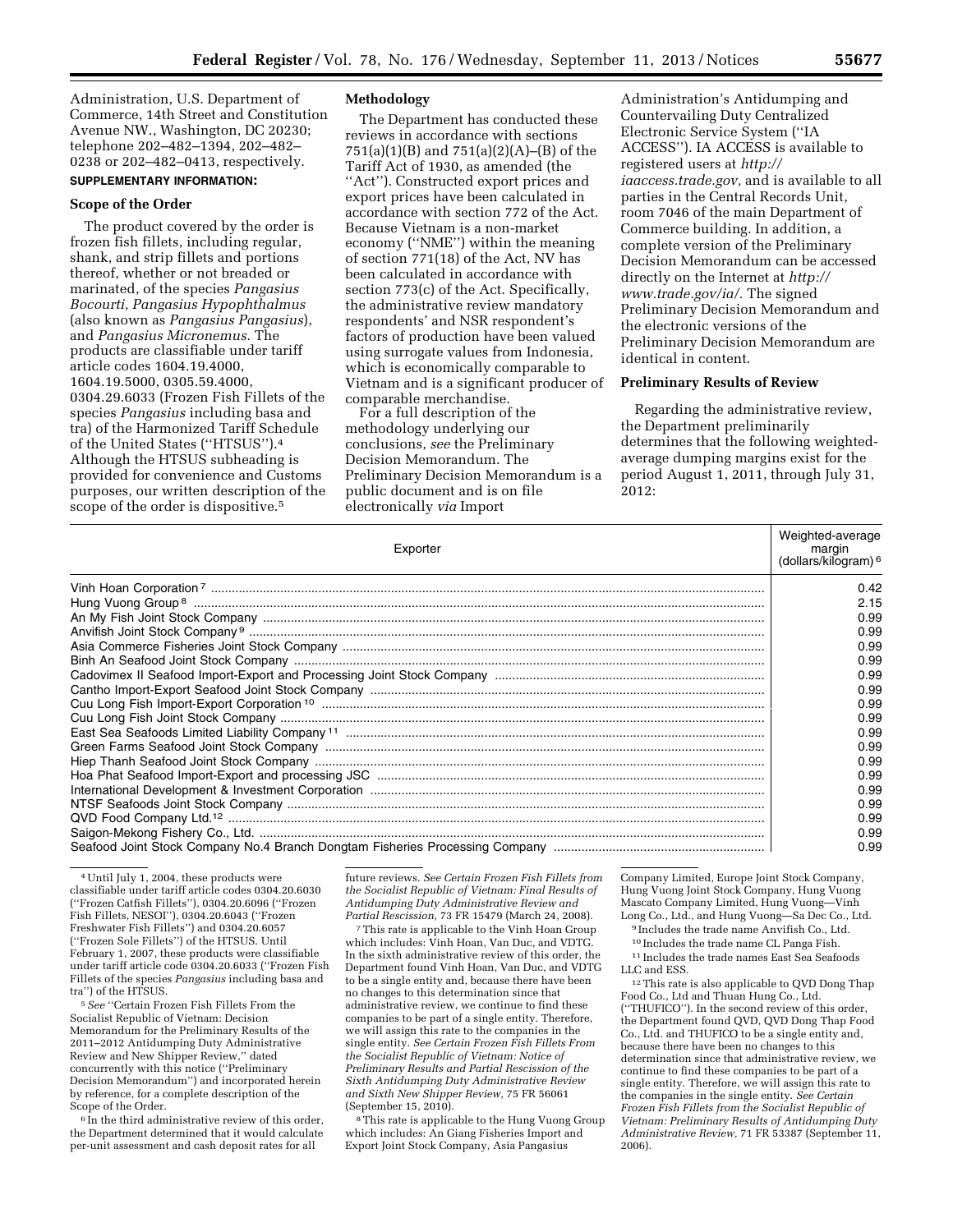| Exportei             |                                              |
|----------------------|----------------------------------------------|
| Vietnam-Wide Rate 13 | 0.99<br>0.99<br>0.99<br>0.99<br>0.99<br>0.99 |

Regarding the NSR, the Department preliminarily determines that the following weighted-average dumping

margin exists for the period August 1, 2011, through July 31, 2012:

| Manufacturer | Exporter | Weighted-<br>average<br>margin<br>(dollars/kilogram) |
|--------------|----------|------------------------------------------------------|
|              |          | 0.24                                                 |

#### **Disclosure, Public Comment & Opportunity To Request a Hearing**

The Department will disclose the calculations used in our analysis to parties in these reviews within five days of the date of publication of this notice in accordance with 19 CFR 351.224(b).

Interested parties may submit case briefs within 30 days after the date of publication of these preliminary results of reviews.14 Rebuttals to case briefs, which must be limited to issues raised in the case briefs, must be filed within five days after the time limit for filing case briefs.15 Parties who submit arguments are requested to submit with the argument (a) a statement of the issue, (b) a brief summary of the argument, and (c) a table of authorities.16 Parties submitting briefs should do so pursuant to the Department's electronic filing system, IA ACCESS.

Any interested party may request a hearing within 30 days of publication of this notice.17 Hearing requests should contain the following information: (1) The party's name, address, and telephone number; (2) the number of participants; and (3) a list of the issues to be discussed. Oral presentations will be limited to issues raised in the briefs. If a request for a hearing is made, parties will be notified of the time and date for the hearing to be held at the U.S. Department of Commerce, 14th Street

and Constitution Avenue NW., Washington, DC 20230.18

The Department intends to issue the final results of this administrative review and this NSR, which will include the results of our analysis of all issues raised in the case briefs, within 120 days of publication of these preliminary results in the **Federal Register**, pursuant to section  $751(a)(3)(A)$  of the Act.

#### **Deadline for Submission of Publicly Available Surrogate Value Information**

In accordance with 19 CFR 351.301(c)(3)(ii), the deadline for submission of publicly available information to value factors of production under 19 CFR 351.408(c) is 20 days after the date of publication of the preliminary results. In accordance with 19 CFR 351.301(c)(1), if an interested party submits factual information less than ten days before or on the applicable deadline for submission of such factual information, an interested party may submit factual information to rebut, clarify, or correct the factual information no later than ten days after such factual information is served on the interested party. However, the Department generally will not accept in the rebuttal submission additional or alternative surrogate value information not previously on the record, if the deadline for submission of surrogate value information has

- 16*See* 19 CFR 351.309(c)(2), (d)(2).
- 17*See* 19 CFR 351.310(c).

passed.19 Furthermore, the Department generally will not accept business proprietary information in either the surrogate value submissions or the rebuttals thereto, as the regulation regarding the submission of surrogate values allows only for the submission of publicly available information.20 Finally, for each piece of factual information submitted with surrogate value rebuttal comments, the interested party must provide a written explanation of what information that is already on the record of the ongoing proceeding that the factual information is rebutting, clarifying, or correcting.

#### **Assessment Rates**

Upon issuance of the final results, the Department will determine, and CBP shall assess, antidumping duties on all appropriate entries covered by these review.21 The Department intends to issue assessment instructions to CBP 15 days after the publication date of the final results of these reviews.

For any individually examined respondent whose weighted average dumping margin is above *de minimis*  (*i.e.,* 0.50 percent) in the final results of these reviews, the Department will calculate importer-specific assessment rates on the basis of the ratio of the total amount of dumping calculated for the importer's examined sales to the total entered value of sales, in accordance with 19 CFR 351.212(b)(1). Where an

<sup>13</sup>The Vietnam-wide rate includes the following companies which are under review, but which did not submit a separate rate application or certification: East Sea Seafood Co., Ltd., East Sea Seafoods Joint Venture Co., Ltd., GODACO Seafood Joint Stock Company, Hung Vuong Seafood Joint Stock Company, Nam Viet Company Limited,

Quang Minh Seafood Co., Ltd. and Vinh Hoan Company Ltd.

<sup>14</sup>*See* 19 CFR 351.309(c)(1)(ii).

<sup>15</sup>*See* 19 CFR 351.309(d)(1)–(2).

<sup>18</sup>*See* 19 CFR 351.310(d).

<sup>19</sup>*See Glycine From the People's Republic of China: Final Results of Antidumping Duty Administrative Review and Final Rescission, in Part,* 72 FR 58809 (October 17, 2007), and accompanying Issues and Decision Memorandum at Comment 2.

<sup>20</sup>*See* 19 CFR 351.301(c)(3).

<sup>21</sup>*See* 19 CFR 351.212(b).